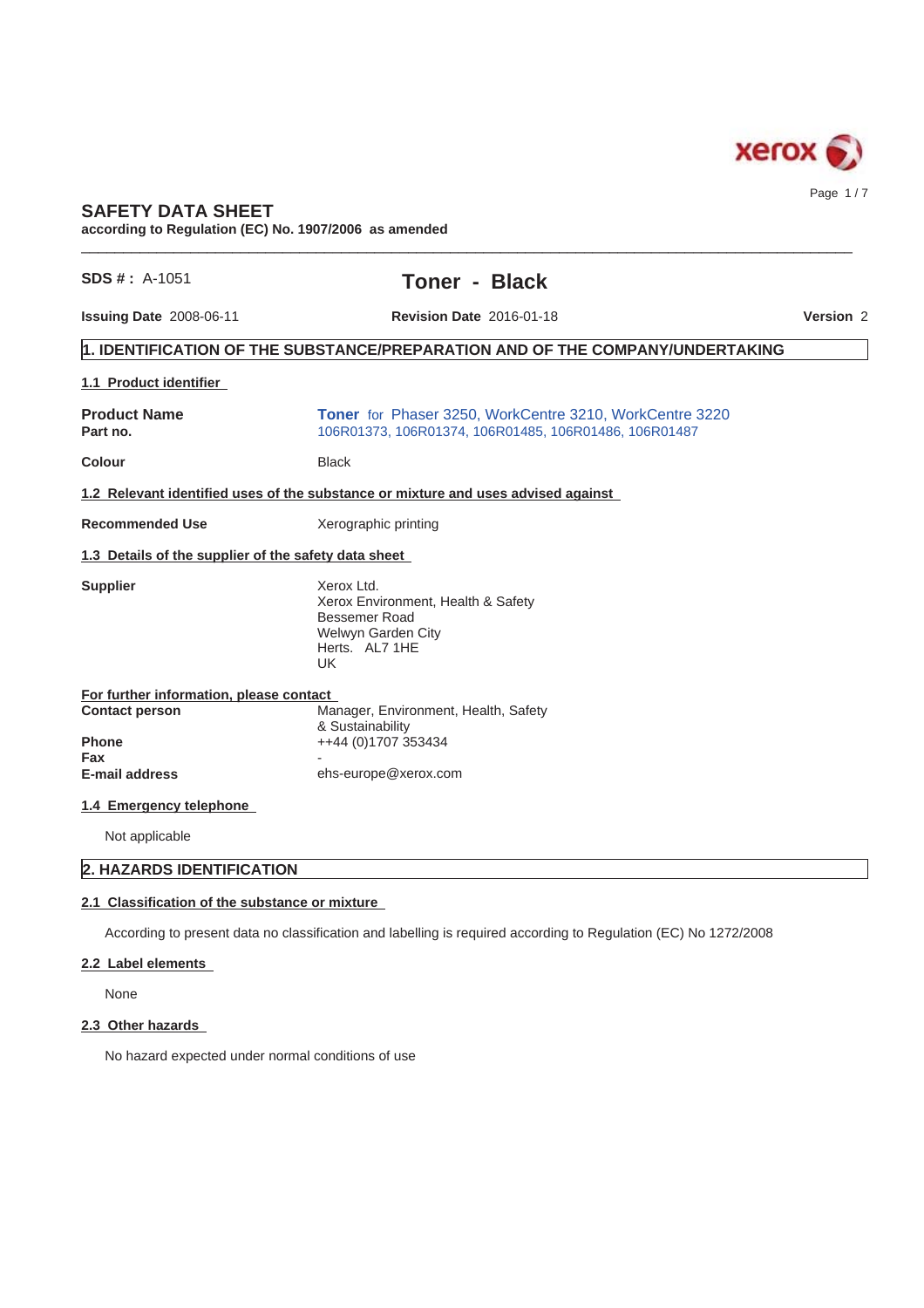

 $\_$  ,  $\_$  ,  $\_$  ,  $\_$  ,  $\_$  ,  $\_$  ,  $\_$  ,  $\_$  ,  $\_$  ,  $\_$  ,  $\_$  ,  $\_$  ,  $\_$  ,  $\_$  ,  $\_$  ,  $\_$  ,  $\_$  ,  $\_$  ,  $\_$  ,  $\_$  ,  $\_$  ,  $\_$  ,  $\_$  ,  $\_$  ,  $\_$  ,  $\_$  ,  $\_$  ,  $\_$  ,  $\_$  ,  $\_$  ,  $\_$  ,  $\_$  ,  $\_$  ,  $\_$  ,  $\_$  ,  $\_$  ,  $\_$  , Page 2 / 7

## **SDS # :** A-1051

# **Toner - Black**

**Issuing Date** 2008-06-11 **Revision Date** 2016-01-18

 $\_$  ,  $\_$  ,  $\_$  ,  $\_$  ,  $\_$  ,  $\_$  ,  $\_$  ,  $\_$  ,  $\_$  ,  $\_$  ,  $\_$  ,  $\_$  ,  $\_$  ,  $\_$  ,  $\_$  ,  $\_$  ,  $\_$  ,  $\_$  ,  $\_$  ,  $\_$  ,  $\_$  ,  $\_$  ,  $\_$  ,  $\_$  ,  $\_$  ,  $\_$  ,  $\_$  ,  $\_$  ,  $\_$  ,  $\_$  ,  $\_$  ,  $\_$  ,  $\_$  ,  $\_$  ,  $\_$  ,  $\_$  ,  $\_$  ,

**Version** 2

## **3. COMPOSITION/INFORMATION ON INGREDIENTS**

## **3.1 Mixtures**

This product contains a photoreceptor

| <b>Chemical Name</b> | Weight % | <b>CAS-No</b> | <b>EC-No</b> | 1272/2008) | <b>Classification (Reg.   REACH Registration)</b><br><b>Number</b> |
|----------------------|----------|---------------|--------------|------------|--------------------------------------------------------------------|
| Resin                | 85-95    | Proprietary   | Not listed   | None       |                                                                    |
| Carbon black         | $3 - 5$  | 1333-86-4     | 215-609-9    | None       | 101-2119384822-32-00<br>65                                         |
| Paraffin wax         |          | 8002-74-2     | 232-315-6    | None       |                                                                    |
| Amorphous silica     |          | 7631-86-9     | 231-545-4    | None       |                                                                    |
| Cyan pigment         |          | 147-14-8      | 205-685-1    | None       | 101-2119458771-32-00<br>44                                         |

#### **Note**

Components marked as "Not Listed" are exempt from registration.

## **4. FIRST AID MEASURES**

## **4.1 Description of first aid measures**

| <b>General advice</b> | For external use only. When symptoms persist or in all cases of doubt seek medical advice.<br>Show this safety data sheet to the doctor in attendance. |
|-----------------------|--------------------------------------------------------------------------------------------------------------------------------------------------------|
| Eye contact           | Immediately flush with plenty of water. After initial flushing, remove any contact lenses and<br>continue flushing for at least 15 minutes             |
| <b>Skin contact</b>   | Wash skin with soap and water                                                                                                                          |
| <b>Inhalation</b>     | Move to fresh air                                                                                                                                      |
| Ingestion             | Rinse mouth with water and afterwards drink plenty of water or milk                                                                                    |

#### **4.2 Most important symptoms and effects, both acute and delayed**

| No known effect                                                               |
|-------------------------------------------------------------------------------|
| No known effect                                                               |
| No known effect                                                               |
| No known effect                                                               |
|                                                                               |
| Overexposure may cause: mild respiratory irritation similar to nuisance dust. |
|                                                                               |

## **4.3 Indication of immediate medical attention and special treatment needed**

| <b>Protection of first-aiders</b> | No special protective equipment required |
|-----------------------------------|------------------------------------------|
| Notes to physician                | Treat symptomatically                    |

## **5. FIRE-FIGHTING MEASURES**

**5.1 Extinguishing media**

**Suitable extinguishing media** Use water spray or fog; do not use straight streams, Foam

**Unsuitable extinguishing media** Do not use a solid water stream as it may scatter and spread fire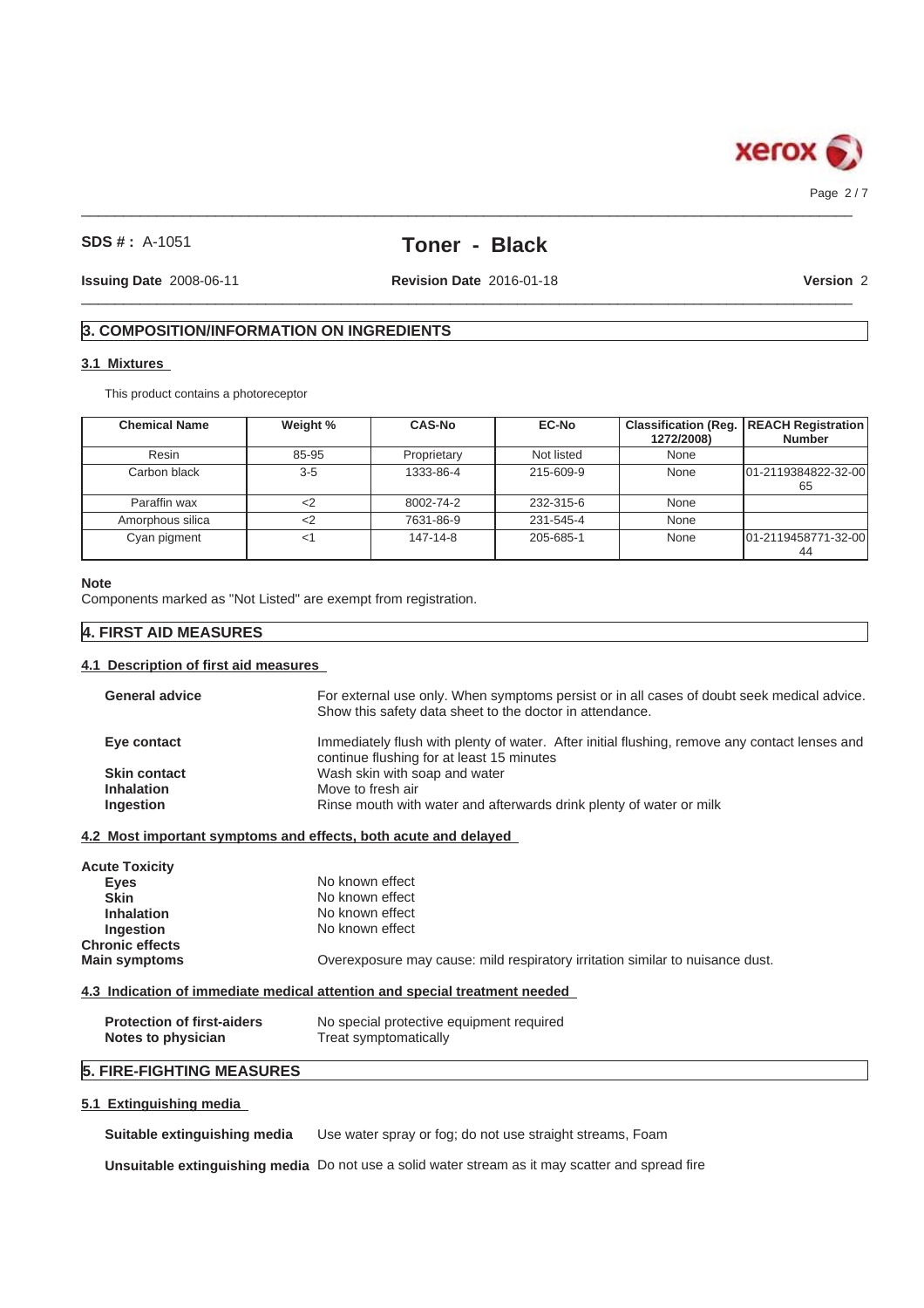

Page 3/7

## **SDS # :** A-1051

# **Toner - Black**

 $\_$  ,  $\_$  ,  $\_$  ,  $\_$  ,  $\_$  ,  $\_$  ,  $\_$  ,  $\_$  ,  $\_$  ,  $\_$  ,  $\_$  ,  $\_$  ,  $\_$  ,  $\_$  ,  $\_$  ,  $\_$  ,  $\_$  ,  $\_$  ,  $\_$  ,  $\_$  ,  $\_$  ,  $\_$  ,  $\_$  ,  $\_$  ,  $\_$  ,  $\_$  ,  $\_$  ,  $\_$  ,  $\_$  ,  $\_$  ,  $\_$  ,  $\_$  ,  $\_$  ,  $\_$  ,  $\_$  ,  $\_$  ,  $\_$  ,

**Issuing Date** 2008-06-11 **Revision Date** 2016-01-18

 $\_$  ,  $\_$  ,  $\_$  ,  $\_$  ,  $\_$  ,  $\_$  ,  $\_$  ,  $\_$  ,  $\_$  ,  $\_$  ,  $\_$  ,  $\_$  ,  $\_$  ,  $\_$  ,  $\_$  ,  $\_$  ,  $\_$  ,  $\_$  ,  $\_$  ,  $\_$  ,  $\_$  ,  $\_$  ,  $\_$  ,  $\_$  ,  $\_$  ,  $\_$  ,  $\_$  ,  $\_$  ,  $\_$  ,  $\_$  ,  $\_$  ,  $\_$  ,  $\_$  ,  $\_$  ,  $\_$  ,  $\_$  ,  $\_$  ,

**Version** 2

#### **5.2 Special hazards arising from the substance or mixture**

Fine dust dispersed in air, in sufficient concentrations, and in the presence of an ignition source is a potential dust explosion hazard

#### **5.3 Special protective actions for fire-fighters**

In the event of fire and/or explosion do not breathe fumes. Wear fire/flame resistant/retardant clothing. Use self-contained pressure-demand breathing apparatus if needed to prevent exposure to smoke or airborne toxins. Wear self-contained breathing apparatus and protective suit.

#### **Other information**

**Flammable properties** Not flammable **Flash point** Not applicable **Hazardous combustion products**Hazardous decomposition products due to incomplete combustion, Carbon oxides, Nitrogen oxides (NOx)

## **6. ACCIDENTAL RELEASE MEASURES**

#### **6.1 Personal precautions, protective equipment and emergency procedures**

Avoid breathing dust

#### **6.2 Environmental precautions**

No special environmental precautions required

#### **6.3 Methods and materials for containment and cleaning up**

Use a vacuum cleaner to remove excess, then wash with COLD water. Hot water fuses the toner making it difficult to remove.

#### **6.4 Reference to other sections**

**None** 

## **7. HANDLING AND STORAGE**

#### **7.1 Precautions for safe handling**

Handle in accordance with good industrial hygiene and safety practice Avoid dust accumulation in enclosed space Prevent dust cloud

#### **7.2 Conditions for safe storage, including any incompatibilities**

Keep container tightly closed in a dry and well-ventilated place Store at room temperature

#### **7.3 Specific end uses**

Xerographic printing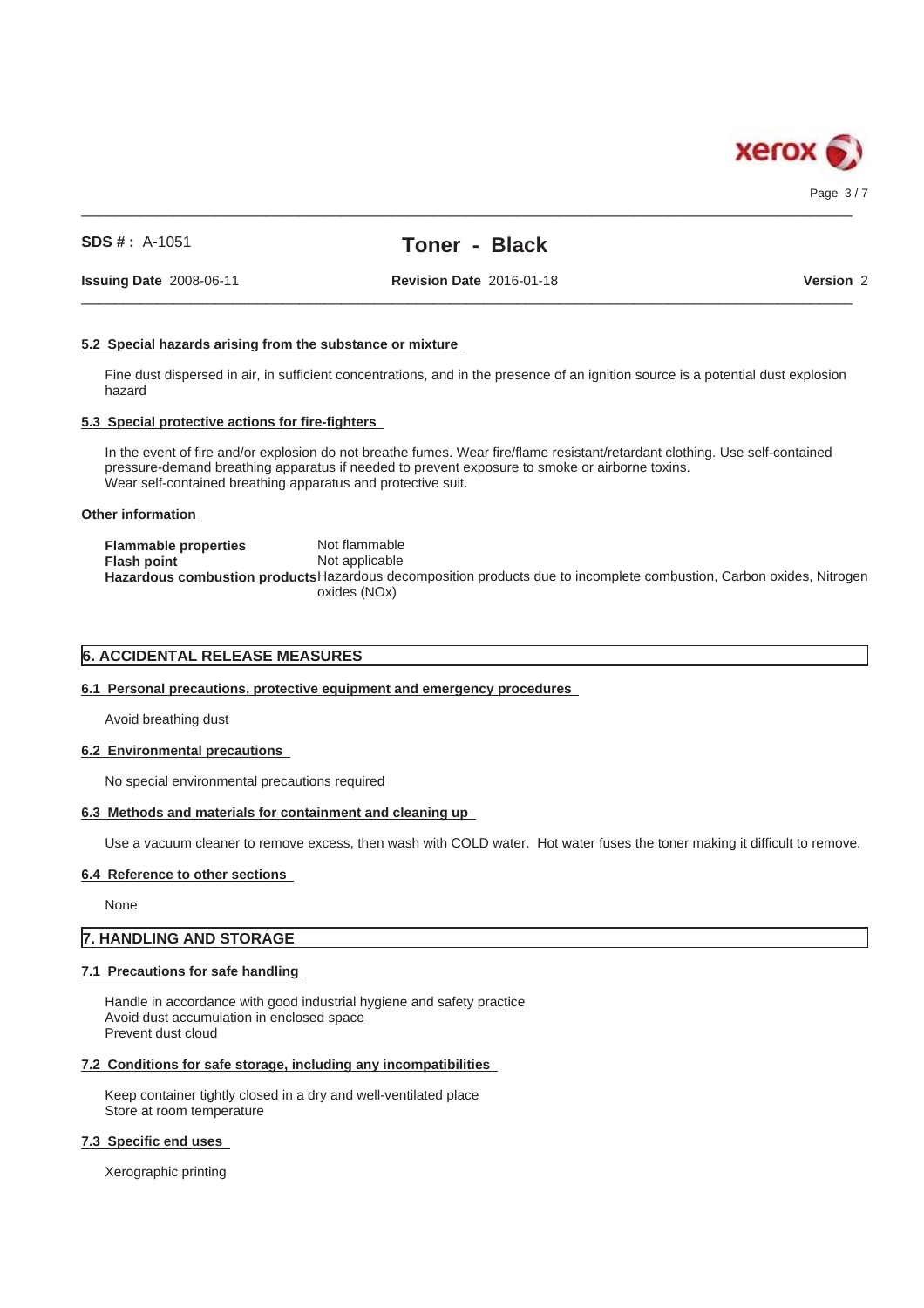

 $\_$  ,  $\_$  ,  $\_$  ,  $\_$  ,  $\_$  ,  $\_$  ,  $\_$  ,  $\_$  ,  $\_$  ,  $\_$  ,  $\_$  ,  $\_$  ,  $\_$  ,  $\_$  ,  $\_$  ,  $\_$  ,  $\_$  ,  $\_$  ,  $\_$  ,  $\_$  ,  $\_$  ,  $\_$  ,  $\_$  ,  $\_$  ,  $\_$  ,  $\_$  ,  $\_$  ,  $\_$  ,  $\_$  ,  $\_$  ,  $\_$  ,  $\_$  ,  $\_$  ,  $\_$  ,  $\_$  ,  $\_$  ,  $\_$  , Page 4 / 7

## **SDS # :** A-1051

# **Toner - Black**

**Issuing Date** 2008-06-11

 $\_$  ,  $\_$  ,  $\_$  ,  $\_$  ,  $\_$  ,  $\_$  ,  $\_$  ,  $\_$  ,  $\_$  ,  $\_$  ,  $\_$  ,  $\_$  ,  $\_$  ,  $\_$  ,  $\_$  ,  $\_$  ,  $\_$  ,  $\_$  ,  $\_$  ,  $\_$  ,  $\_$  ,  $\_$  ,  $\_$  ,  $\_$  ,  $\_$  ,  $\_$  ,  $\_$  ,  $\_$  ,  $\_$  ,  $\_$  ,  $\_$  ,  $\_$  ,  $\_$  ,  $\_$  ,  $\_$  ,  $\_$  ,  $\_$  , **Revision Date** 2016-01-18

**Version** 2

## **8. EXPOSURE CONTROLS/PERSONAL PROTECTION**

### **8.1 Control parameters**

| Xerox Exposure Limit | $2.5 \text{ mg/m}^3$ (total dust) |
|----------------------|-----------------------------------|
| Xerox Exposure Limit | 0.4 mg/m $3$ (respirable dust)    |

#### **8.2 Exposure controls**

**Engineering measures** None under normal use conditions

## **8.3 Individual protection measures, such as personal protective equipment (PPE)**

| <b>Respiratory protection</b> | No special protective equipment required |
|-------------------------------|------------------------------------------|
| Eye/face protection           | No special protective equipment required |
| Skin and body protection      | No special protective equipment required |
| <b>Hand protection</b>        | No special protective equipment required |

## **9. PHYSICAL AND CHEMICAL PROPERTIES**

#### **9.1 Information on basic physical and chemical properties**

| Appearance<br><b>Odour threshold</b><br>pН<br><b>Flash point</b><br>Softening point                                                                                                                                                                        | Powder<br>Not applicable<br>Not applicable<br>Not applicable<br>49 - 60 °C<br>$-140$ °F                                                                                | <b>Odour</b><br><b>Physical state</b><br>Colour<br>Boiling point/boiling range<br>120 Autoignition temperature | Faint<br>Solid<br><b>Black</b><br>Not applicable<br>Not applicable |
|------------------------------------------------------------------------------------------------------------------------------------------------------------------------------------------------------------------------------------------------------------|------------------------------------------------------------------------------------------------------------------------------------------------------------------------|----------------------------------------------------------------------------------------------------------------|--------------------------------------------------------------------|
| <b>Flammability Limits in Air</b>                                                                                                                                                                                                                          | Not applicable                                                                                                                                                         |                                                                                                                |                                                                    |
| Vapour pressure<br>Vapour density<br><b>Water solubility</b><br><b>Viscosity</b><br><b>Partition coefficient</b><br><b>Evaporation rate</b><br>Melting point/range<br><b>Freezing point</b><br><b>Decomposition temperature</b><br><b>Specific gravity</b> | Not applicable<br>Not applicable<br>Negligible<br>Not applicable<br>Not applicable<br>Not applicable<br>Not determined<br>Not applicable<br>Not determined<br>$\sim$ 1 |                                                                                                                |                                                                    |
| 9.2 Other information                                                                                                                                                                                                                                      |                                                                                                                                                                        |                                                                                                                |                                                                    |
| <b>Explosive properties</b>                                                                                                                                                                                                                                | source is a potential dust explosion hazard                                                                                                                            | Fine dust dispersed in air, in sufficient concentrations, and in the presence of an ignition                   |                                                                    |

## **10. STABILITY AND REACTIVITY**

## **10.1 Reactivity**

No dangerous reaction known under conditions of normal use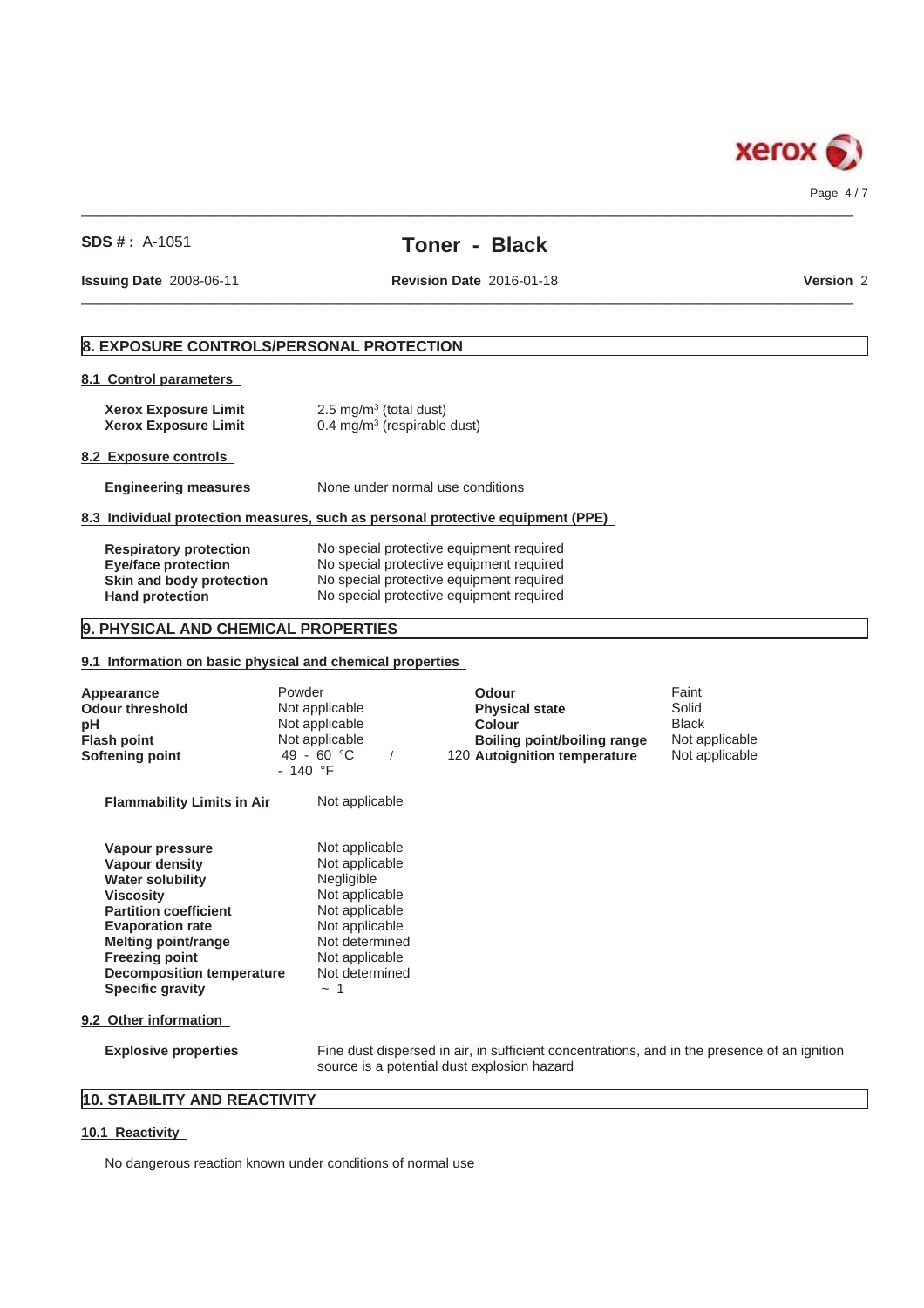

**SDS # :** A-1051

## **Toner - Black**

 $\_$  ,  $\_$  ,  $\_$  ,  $\_$  ,  $\_$  ,  $\_$  ,  $\_$  ,  $\_$  ,  $\_$  ,  $\_$  ,  $\_$  ,  $\_$  ,  $\_$  ,  $\_$  ,  $\_$  ,  $\_$  ,  $\_$  ,  $\_$  ,  $\_$  ,  $\_$  ,  $\_$  ,  $\_$  ,  $\_$  ,  $\_$  ,  $\_$  ,  $\_$  ,  $\_$  ,  $\_$  ,  $\_$  ,  $\_$  ,  $\_$  ,  $\_$  ,  $\_$  ,  $\_$  ,  $\_$  ,  $\_$  ,  $\_$  ,

**Issuing Date** 2008-06-11 **Revision Date** 2016-01-18

# $\_$  ,  $\_$  ,  $\_$  ,  $\_$  ,  $\_$  ,  $\_$  ,  $\_$  ,  $\_$  ,  $\_$  ,  $\_$  ,  $\_$  ,  $\_$  ,  $\_$  ,  $\_$  ,  $\_$  ,  $\_$  ,  $\_$  ,  $\_$  ,  $\_$  ,  $\_$  ,  $\_$  ,  $\_$  ,  $\_$  ,  $\_$  ,  $\_$  ,  $\_$  ,  $\_$  ,  $\_$  ,  $\_$  ,  $\_$  ,  $\_$  ,  $\_$  ,  $\_$  ,  $\_$  ,  $\_$  ,  $\_$  ,  $\_$  ,

**Version** 2

#### **10.2 Chemical stability**

Stable under normal conditions

## **10.3 Possibility of hazardous reactions**

| <b>Hazardous reactions</b>      | None under normal processing            |
|---------------------------------|-----------------------------------------|
| <b>Hazardous polymerisation</b> | Hazardous polymerisation does not occur |

## **10.4 Conditions to avoid**

Prevent dust cloud. Fine dust dispersed in air, in sufficient concentrations, and in the presence of an ignition source is a potential dust explosion hazard.

#### **10.5 Incompatible materials to avoid**

None

## **10.6 Hazardous decomposition products**

None under normal use

#### **11. TOXICOLOGICAL INFORMATION** *The toxicity data noted below is based on the test results of similar reprographic materials.*

## **11.1 Information on toxicological effects**

| <b>Acute Toxicity</b><br><b>Product Information</b><br><b>Irritation</b><br>Oral LD50<br>Dermal LD50<br><b>LC50 Inhalation</b>                                                            | No skin irritation, No eye irritation<br>$> 5$ g/kg (rat)<br>$> 5$ g/kg (rabbit)<br>$> 5$ mg/L (rat, 4 hr)           |
|-------------------------------------------------------------------------------------------------------------------------------------------------------------------------------------------|----------------------------------------------------------------------------------------------------------------------|
| <b>Chronic toxicity</b><br><b>Product Information</b><br><b>Chronic effects</b><br>Carcinogenicity                                                                                        | No known effects under normal use conditions<br>Not classifiable as a human carcinogen                               |
| Other toxic effects<br><b>Product Information</b><br><b>Sensitisation</b><br><b>Mutagenic effects</b><br><b>Target organ effects</b><br>Other adverse effects<br><b>Aspiration Hazard</b> | No sensitisation responses were observed<br>Not mutagenic in AMES Test<br>None known<br>None known<br>Not applicable |

## **12. ECOLOGICAL INFORMATION**

## **12.1 Toxicity**

**Acute Aquatic Toxicity** On available data, substance is not harmful to aquatic life.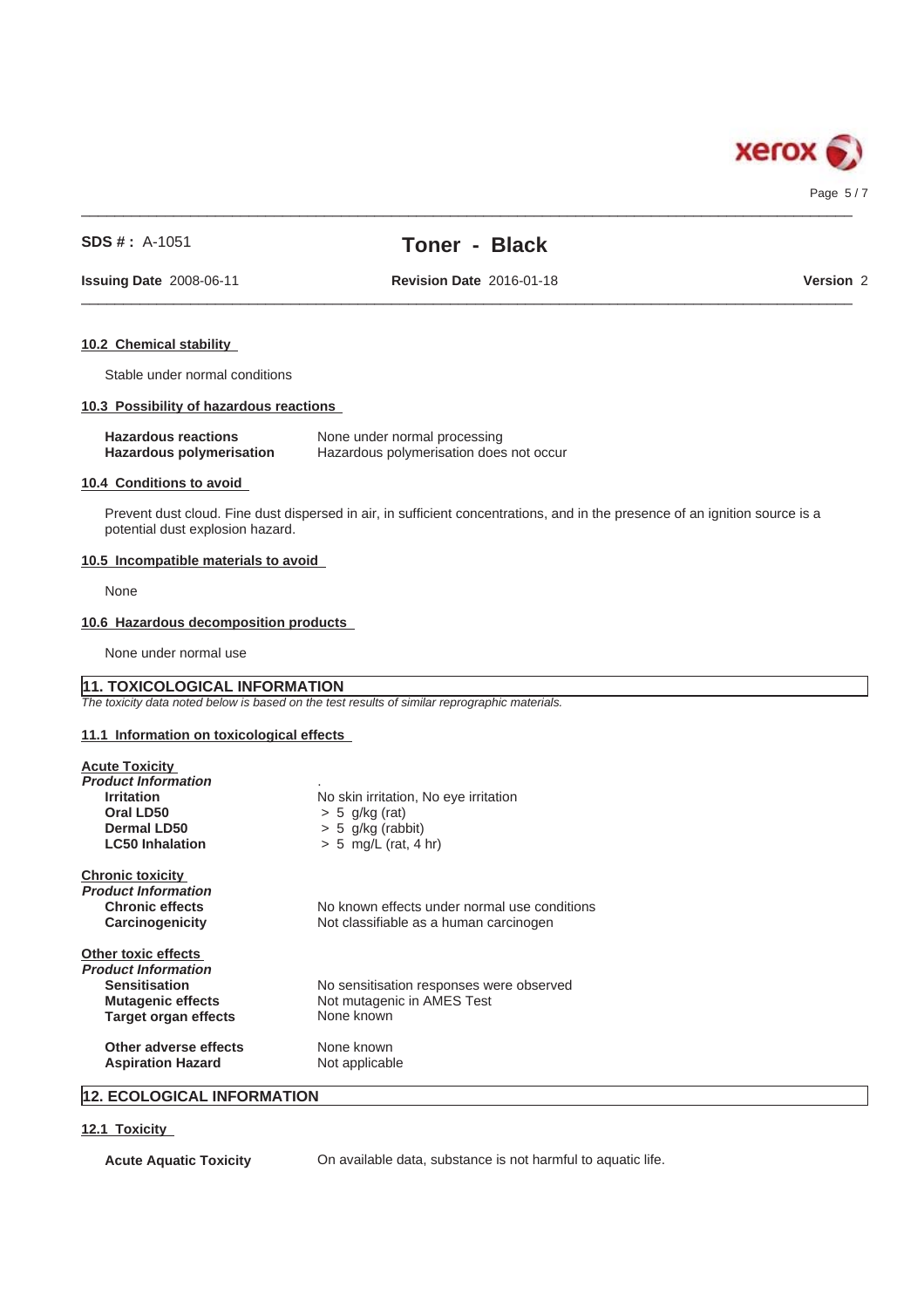

| <b>Issuing Date 2008-06-11</b><br><b>Revision Date 2016-01-18</b><br>On available data, substance is not harmful to aquatic life.<br><b>Chronic Aquatic Toxicity</b><br>12.2 Persistence and degradability<br>Not readily biodegradable<br>12.3 Bioaccumulative potential<br>Bioaccumulation is unlikely<br>12.4 Mobility in soil<br>Insoluble in water<br>12.5 Results of PBT and vPvB assessment<br>Not a PBT according to REACH Annex XIII<br>12.6 Other adverse effects<br>Presents little or no hazard to the environment<br>13. DISPOSAL CONSIDERATIONS<br>13.1 Disposal considerations<br>No special precautions are needed in handling this material<br><b>Waste Disposal Method</b><br>08 03 18<br><b>EWC Waste Disposal No</b><br>14. TRANSPORT INFORMATION<br>14.1 UN/ID No<br>Not regulated<br>14.2 Proper shipping name<br>Not regulated<br>14.3 Transport hazard class(es) |                      |
|------------------------------------------------------------------------------------------------------------------------------------------------------------------------------------------------------------------------------------------------------------------------------------------------------------------------------------------------------------------------------------------------------------------------------------------------------------------------------------------------------------------------------------------------------------------------------------------------------------------------------------------------------------------------------------------------------------------------------------------------------------------------------------------------------------------------------------------------------------------------------------------|----------------------|
|                                                                                                                                                                                                                                                                                                                                                                                                                                                                                                                                                                                                                                                                                                                                                                                                                                                                                          | Version <sub>2</sub> |
|                                                                                                                                                                                                                                                                                                                                                                                                                                                                                                                                                                                                                                                                                                                                                                                                                                                                                          |                      |
|                                                                                                                                                                                                                                                                                                                                                                                                                                                                                                                                                                                                                                                                                                                                                                                                                                                                                          |                      |
|                                                                                                                                                                                                                                                                                                                                                                                                                                                                                                                                                                                                                                                                                                                                                                                                                                                                                          |                      |
|                                                                                                                                                                                                                                                                                                                                                                                                                                                                                                                                                                                                                                                                                                                                                                                                                                                                                          |                      |
|                                                                                                                                                                                                                                                                                                                                                                                                                                                                                                                                                                                                                                                                                                                                                                                                                                                                                          |                      |
|                                                                                                                                                                                                                                                                                                                                                                                                                                                                                                                                                                                                                                                                                                                                                                                                                                                                                          |                      |
|                                                                                                                                                                                                                                                                                                                                                                                                                                                                                                                                                                                                                                                                                                                                                                                                                                                                                          |                      |
|                                                                                                                                                                                                                                                                                                                                                                                                                                                                                                                                                                                                                                                                                                                                                                                                                                                                                          |                      |
|                                                                                                                                                                                                                                                                                                                                                                                                                                                                                                                                                                                                                                                                                                                                                                                                                                                                                          |                      |
|                                                                                                                                                                                                                                                                                                                                                                                                                                                                                                                                                                                                                                                                                                                                                                                                                                                                                          |                      |
|                                                                                                                                                                                                                                                                                                                                                                                                                                                                                                                                                                                                                                                                                                                                                                                                                                                                                          |                      |
|                                                                                                                                                                                                                                                                                                                                                                                                                                                                                                                                                                                                                                                                                                                                                                                                                                                                                          |                      |
|                                                                                                                                                                                                                                                                                                                                                                                                                                                                                                                                                                                                                                                                                                                                                                                                                                                                                          |                      |
|                                                                                                                                                                                                                                                                                                                                                                                                                                                                                                                                                                                                                                                                                                                                                                                                                                                                                          |                      |
|                                                                                                                                                                                                                                                                                                                                                                                                                                                                                                                                                                                                                                                                                                                                                                                                                                                                                          |                      |
|                                                                                                                                                                                                                                                                                                                                                                                                                                                                                                                                                                                                                                                                                                                                                                                                                                                                                          |                      |
|                                                                                                                                                                                                                                                                                                                                                                                                                                                                                                                                                                                                                                                                                                                                                                                                                                                                                          |                      |
|                                                                                                                                                                                                                                                                                                                                                                                                                                                                                                                                                                                                                                                                                                                                                                                                                                                                                          |                      |
|                                                                                                                                                                                                                                                                                                                                                                                                                                                                                                                                                                                                                                                                                                                                                                                                                                                                                          |                      |
|                                                                                                                                                                                                                                                                                                                                                                                                                                                                                                                                                                                                                                                                                                                                                                                                                                                                                          |                      |
|                                                                                                                                                                                                                                                                                                                                                                                                                                                                                                                                                                                                                                                                                                                                                                                                                                                                                          |                      |
| Not classified                                                                                                                                                                                                                                                                                                                                                                                                                                                                                                                                                                                                                                                                                                                                                                                                                                                                           |                      |
| 14.4 Packing Group                                                                                                                                                                                                                                                                                                                                                                                                                                                                                                                                                                                                                                                                                                                                                                                                                                                                       |                      |
| Not applicable                                                                                                                                                                                                                                                                                                                                                                                                                                                                                                                                                                                                                                                                                                                                                                                                                                                                           |                      |
| 14.5 Environmental hazards                                                                                                                                                                                                                                                                                                                                                                                                                                                                                                                                                                                                                                                                                                                                                                                                                                                               |                      |
| Presents little or no hazard to the environment                                                                                                                                                                                                                                                                                                                                                                                                                                                                                                                                                                                                                                                                                                                                                                                                                                          |                      |